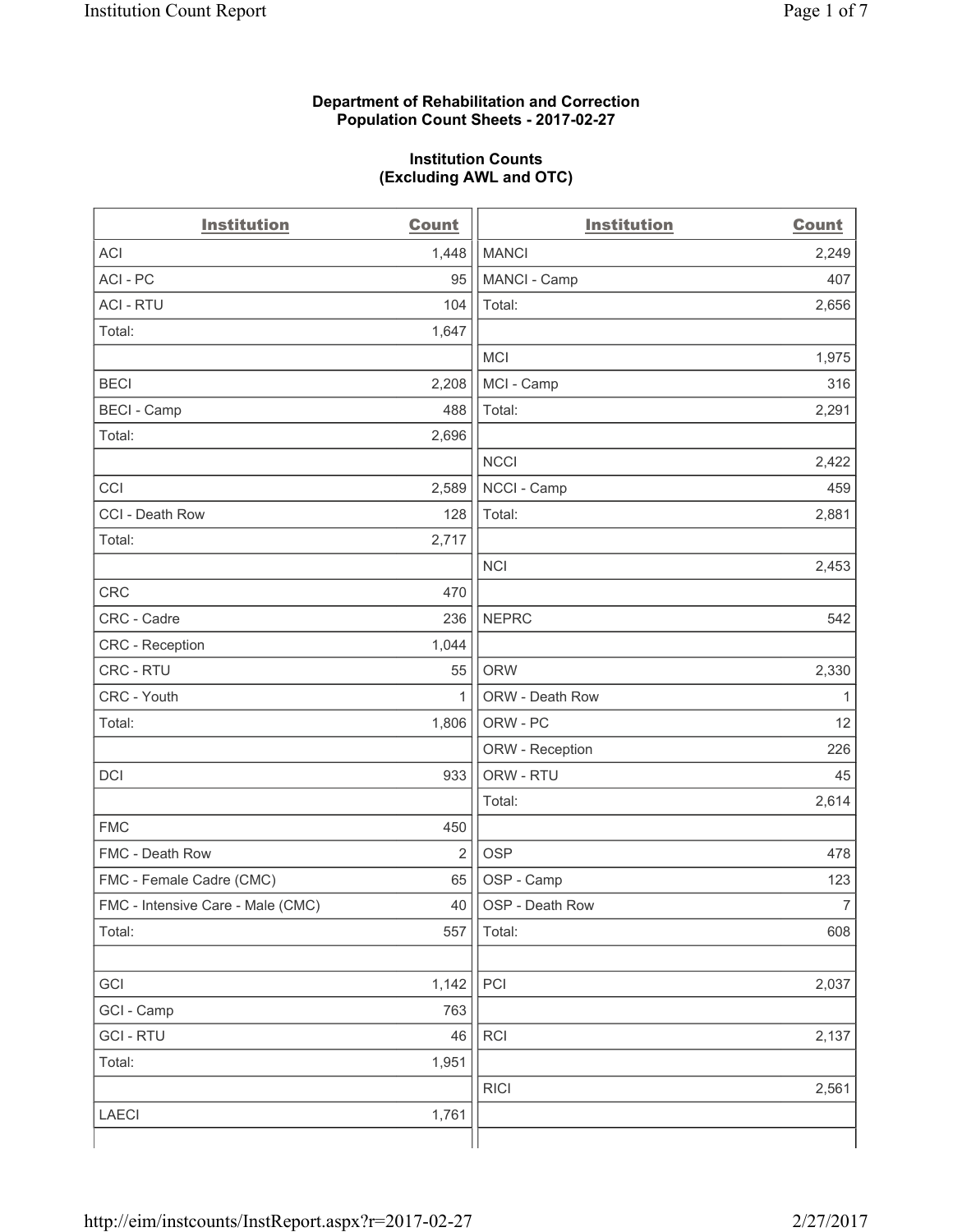|                          |       | SCI              |                          | 2,045  |
|--------------------------|-------|------------------|--------------------------|--------|
| LECI                     | 2,052 |                  |                          |        |
| LECI - Camp              | 179   | SOCF             |                          | 1,181  |
| Total:                   | 2,231 | SOCF - RTU       |                          | 66     |
|                          |       | Total:           |                          | 1,247  |
| LOCI                     | 2,263 |                  |                          |        |
|                          |       | <b>TCI</b>       |                          | 1,068  |
| LORCI                    | 251   | TCI - Camp       |                          | 435    |
| LORCI - Cadre            | 152   | Total:           |                          | 1,503  |
| <b>LORCI - Reception</b> | 987   |                  |                          |        |
| Total:                   | 1,390 | <b>TOCI</b>      |                          | 970    |
|                          |       | <b>TOCI - PC</b> |                          | 95     |
| <b>MACI</b>              | 1,048 | Total:           |                          | 1,065  |
| MACI - Minimum           | 1,281 |                  |                          |        |
| Total:                   | 2,329 | <b>WCI</b>       |                          | 1,146  |
|                          |       | <b>WCI-RTU</b>   |                          | 85     |
|                          |       | Total:           |                          | 1,231  |
|                          |       |                  |                          |        |
|                          |       |                  | <b>Total Population:</b> | 50,152 |

\* The Total Population includes 30 Offenders with Reason Codes 30 & 31. \*\* The Total Population includes 40 Offenders with Reason Code 0A.

| (Include AWL and Exclude OTC) |                   |             |            |               |              |  |
|-------------------------------|-------------------|-------------|------------|---------------|--------------|--|
| <b>Security Level</b>         |                   | <b>Body</b> | <b>AWL</b> | <u>(-OTC)</u> | <b>Total</b> |  |
| Total Level 5                 |                   | 86          | 2          |               | 87           |  |
| <b>Total Level 4</b>          |                   | 2,015       | 34         | 30            | 2,019        |  |
| Total Level 3                 |                   | 11,757      | 168        | 138           | 11,787       |  |
| <b>Total Level 2</b>          |                   | 16,121      | 256        | 173           | 16,204       |  |
| Total Level 1                 |                   | 15,781      | 195        | 82            | 15,894       |  |
| <b>Total Death Row</b>        |                   | 138         |            |               | 138          |  |
|                               | <b>Total Male</b> | 45,898      | 656        | 425           | 46,129       |  |

# **Male Population by Security Level**

## **Female Population by Institution (Include AWL and Exclude OTC)**

| <b>Institution</b>       | <b>Body</b> | <b>AWL</b> | $(-OTC)$ | <b>Total</b> |
|--------------------------|-------------|------------|----------|--------------|
| <b>DCI</b>               | 933         | 14         | 11       | 936          |
| <b>FMC</b>               | 19          |            |          | 20           |
| FMC - Female Cadre (CMC) | 65          |            | 0        | 66           |
| <b>NEPRC</b>             | 542         | 13         | 8        | 547          |
| <b>ORW</b>               | 2,330       | 44         | 28       | 2,346        |
|                          |             |            |          |              |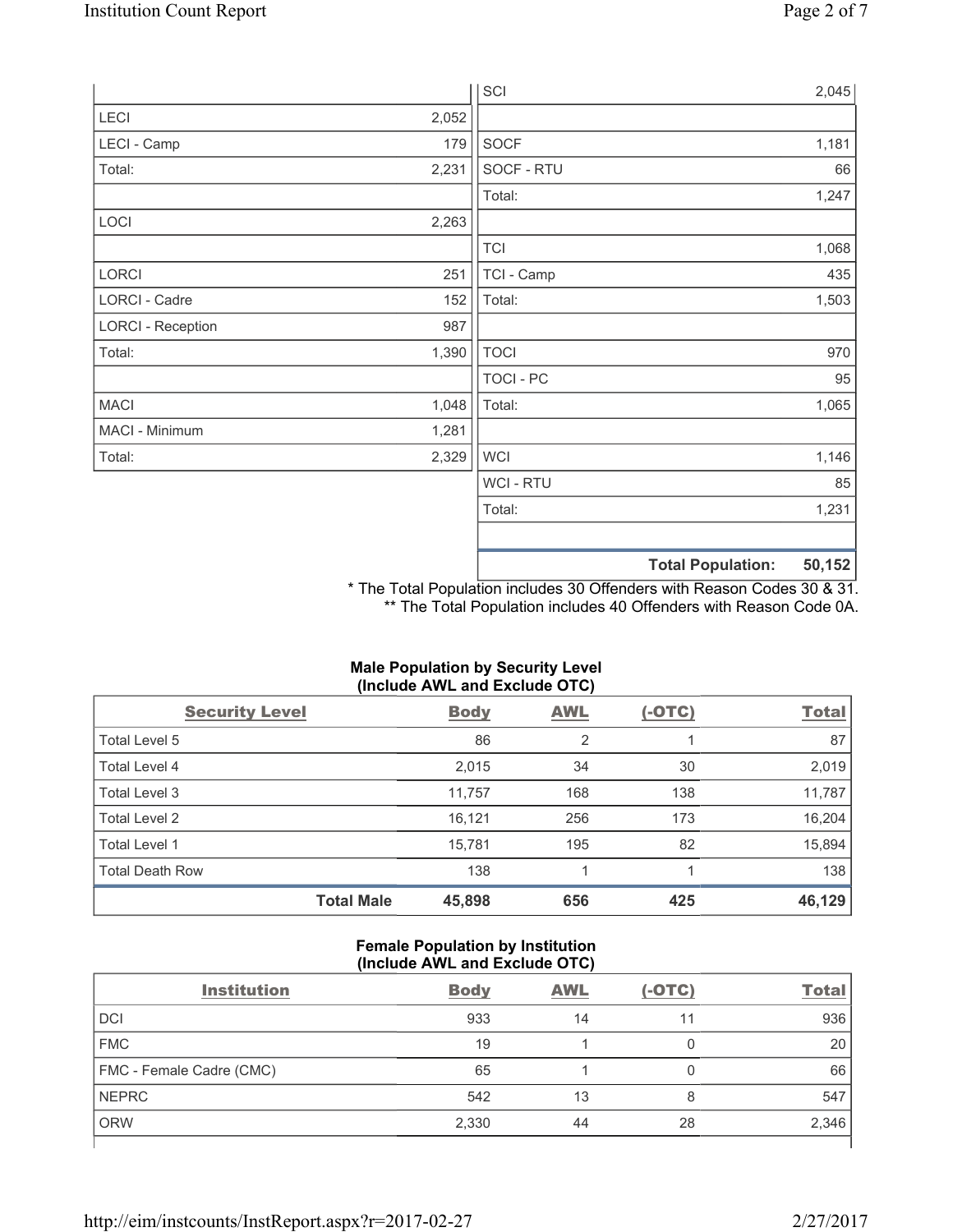| <b>ORW - Death Row</b>   |        |     |     |        |
|--------------------------|--------|-----|-----|--------|
| ORW - PC                 | 12     | 0   |     | 12     |
| ORW - Reception          | 226    |     |     | 226    |
| ORW - RTU                | 45     |     |     | 45     |
| <b>Total Female</b>      | 4,173  | 73  | 47  | 4,199  |
| <b>Total Population:</b> | 50,071 | 729 | 472 | 50,328 |

#### **Male Population by Institution: Security Level 5 (Include AWL and Exclude OTC)**

|             | <b>Institution</b>   | <b>Body</b> | <b>AWL</b> | $(-OTC)$ | <b>Total</b> |
|-------------|----------------------|-------------|------------|----------|--------------|
| <b>OSP</b>  |                      | 79          |            |          | 79           |
| <b>RCI</b>  |                      |             |            |          |              |
| <b>SOCF</b> |                      |             |            |          |              |
| SOCF - RTU  |                      |             |            |          |              |
|             | <b>Total Level 5</b> | 86          |            |          |              |

### **Male Population by Institution: Security Level 4 (Include AWL and Exclude OTC)**

| <b>Institution</b>       | <b>Body</b>    | <b>AWL</b>          | $(-OTC)$            | <b>Total</b> |
|--------------------------|----------------|---------------------|---------------------|--------------|
| ACI                      | $\overline{5}$ | 1                   | 1                   | $\sqrt{5}$   |
| CCI                      | $\sqrt{5}$     | $\mathsf{O}\xspace$ | 0                   | $\sqrt{5}$   |
| CRC                      | 13             | $\mathsf{O}\xspace$ | $\mathsf{O}\xspace$ | 13           |
| CRC - Reception          | $\,6\,$        | $\mathsf{O}\xspace$ | $\mathsf{O}\xspace$ | $\,6\,$      |
| GCI                      | $\overline{2}$ | $\mathbf 1$         | $\mathsf{O}\xspace$ | $\mathsf 3$  |
| <b>LECI</b>              | 17             | $\mathsf{O}\xspace$ | $\mathsf{O}\xspace$ | $17\,$       |
| LORCI                    | 8              | $\mathbf{1}$        | 1                   | $\,8\,$      |
| <b>LORCI - Reception</b> | 8              | $\mathsf{O}\xspace$ | $\mathsf{O}\xspace$ | $\,8\,$      |
| <b>MACI</b>              | 35             | $\mathsf{O}\xspace$ | $\mathsf 0$         | 35           |
| <b>MANCI</b>             | 26             | $\sqrt{2}$          | $\overline{2}$      | 26           |
| <b>NCCI</b>              | $\,6\,$        | $\mathsf{O}\xspace$ | $\mathsf{O}\xspace$ | $\,6\,$      |
| NCI                      | 1              | $\mathsf{O}\xspace$ | $\mathbf 0$         | $\mathbf{1}$ |
| <b>OSP</b>               | 393            | $\sqrt{3}$          | $\,$ 3 $\,$         | 393          |
| <b>RCI</b>               | 18             | $\mathsf{O}\xspace$ | $\mathsf{O}\xspace$ | 18           |
| <b>RICI</b>              | $\sqrt{5}$     | $\mathsf{O}\xspace$ | $\mathsf{O}\xspace$ | $\,$ 5 $\,$  |
| SCI                      | $\overline{2}$ | $\mathsf{O}\xspace$ | $\mathsf{O}\xspace$ | $\sqrt{2}$   |
| <b>SOCF</b>              | 1,174          | 19                  | 18                  | 1,175        |
| SOCF - RTU               | 60             | $\mathsf{O}\xspace$ | $\mathsf{O}\xspace$ | 60           |
| <b>TCI</b>               | $\sqrt{3}$     | $\mathsf{O}\xspace$ | $\mathsf 0$         | $\,$ 3 $\,$  |
| <b>TOCI</b>              | 184            | $\overline{7}$      | 5                   | 186          |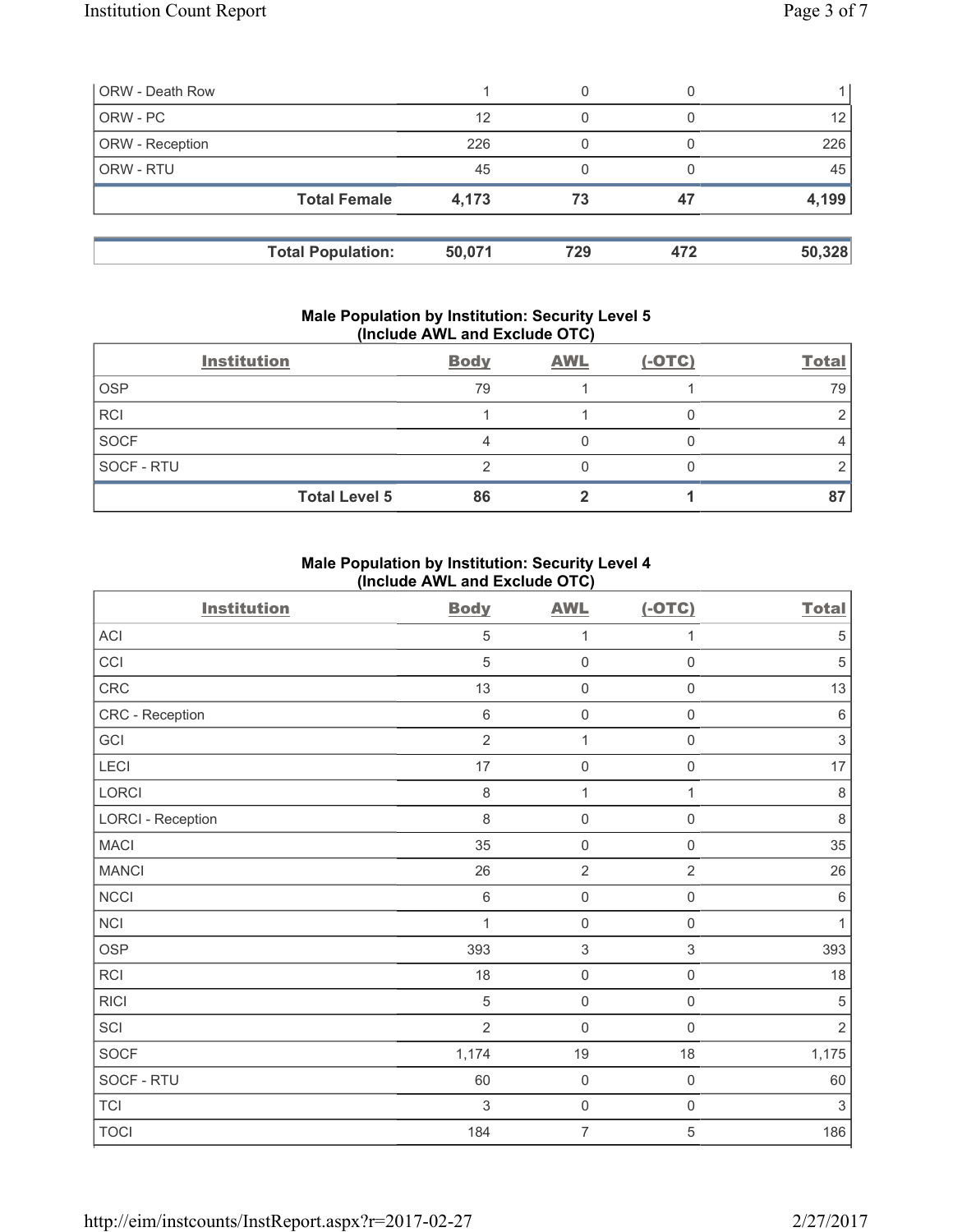| TOCI - PC  |                      | 19    |    |    | 19    |
|------------|----------------------|-------|----|----|-------|
| <b>WCI</b> |                      | 21    |    |    | ິ     |
| WCI - RTU  |                      |       |    |    |       |
|            | <b>Total Level 4</b> | 2,015 | 34 | 30 | 2,019 |

#### **Male Population by Institution: Security Level 3 (Include AWL and Exclude OTC)**

| <b>Institution</b>                | <b>Body</b>    | <b>AWL</b>          | $(-OTC)$            | <b>Total</b>              |
|-----------------------------------|----------------|---------------------|---------------------|---------------------------|
| <b>ACI</b>                        | 22             | 1                   | $\mathbf{1}$        | 22                        |
| <b>BECI</b>                       | 4              | $\mathsf{O}\xspace$ | $\mathsf 0$         | $\overline{4}$            |
| CCI                               | $\mathbf{1}$   | $\mathbf 0$         | $\mathsf 0$         | 1                         |
| CRC                               | 89             | $\,6\,$             | $\overline{4}$      | 91                        |
| CRC - Cadre                       | 146            | $\mathsf{O}\xspace$ | $\mathbf 0$         | 146                       |
| CRC - Reception                   | 669            | 15                  | 12                  | 672                       |
| CRC - RTU                         | 55             | $\mathsf{O}\xspace$ | $\mathsf 0$         | 55                        |
| CRC - Youth                       | $\mathbf{1}$   | $\mathsf{O}\xspace$ | $\mathsf 0$         | 1                         |
| <b>FMC</b>                        | 3              | $\mathsf{O}\xspace$ | $\mathsf 0$         | $\ensuremath{\mathsf{3}}$ |
| FMC - Intensive Care - Male (CMC) | 3              | $\mathsf{O}\xspace$ | $\mathsf 0$         | $\mathsf 3$               |
| <b>LAECI</b>                      | $10$           | $\mathsf{O}\xspace$ | $\mathbf 0$         | 10                        |
| LECI                              | 1,985          | 10                  | $\,6\,$             | 1,989                     |
| LORCI                             | 70             | 37                  | 30                  | 77                        |
| <b>LORCI - Cadre</b>              | 96             | $\mathsf{O}\xspace$ | $\mathsf 0$         | 96                        |
| <b>LORCI - Reception</b>          | 556            | $\mathsf{O}\xspace$ | $\mathsf 0$         | 556                       |
| <b>MACI</b>                       | 955            | 11                  | $\overline{7}$      | 959                       |
| <b>MANCI</b>                      | 2,188          | 29                  | 26                  | 2,191                     |
| MCI                               | $\mathbf{1}$   | $\mathbf 0$         | $\mathsf 0$         | 1                         |
| <b>NCCI</b>                       | 3              | $\mathbf{1}$        | 1                   | $\ensuremath{\mathsf{3}}$ |
| <b>NCI</b>                        | 9              | $\mathsf{O}\xspace$ | $\mathsf 0$         | $\boldsymbol{9}$          |
| PCI                               | 34             | $\overline{2}$      | $\mathbf 0$         | 36                        |
| <b>RCI</b>                        | 1,916          | 26                  | 22                  | 1,920                     |
| <b>RICI</b>                       | $\sqrt{2}$     | $\mathsf{O}\xspace$ | $\mathsf 0$         | $\sqrt{2}$                |
| SCI                               | $\mathbf{1}$   | $\mathsf{O}\xspace$ | $\mathsf 0$         | $\mathbf{1}$              |
| <b>SOCF</b>                       | $\sqrt{2}$     | $\mathsf{O}\xspace$ | $\mathbf 0$         | $\mathbf 2$               |
| SOCF - RTU                        | $\overline{4}$ | $\mathsf 0$         | $\mathsf{O}\xspace$ | $\Delta$                  |
| <b>TCI</b>                        | 1,026          | 14                  | 14                  | 1,026                     |
| TCI - Camp                        | $\mathbf{1}$   | $\mathsf 0$         | $\mathbf 0$         | 1                         |
| <b>TOCI</b>                       | 637            | $\overline{4}$      | $\sqrt{3}$          | 638                       |
| <b>TOCI - PC</b>                  | 76             | $\mathsf 0$         | $\mathsf{O}\xspace$ | 76                        |
| <b>WCI</b>                        | 1,114          | 12                  | 12                  | 1,114                     |
| WCI - RTU                         | ${\bf 78}$     | $\mathsf{O}\xspace$ | $\mathsf 0$         | 78                        |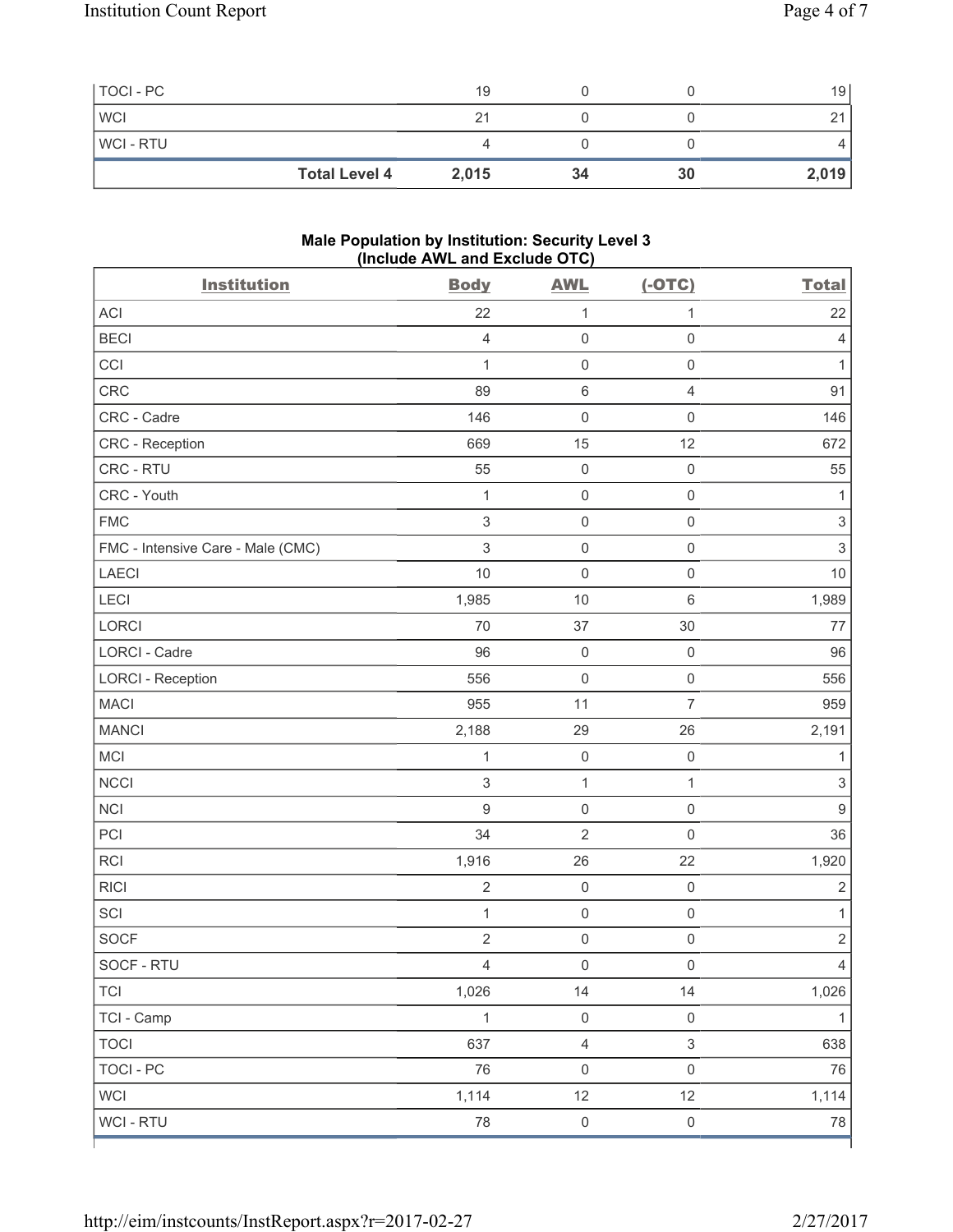| <b>Total Level 3</b> | 11,757 | 168 | 138 | 11,787 |
|----------------------|--------|-----|-----|--------|
|----------------------|--------|-----|-----|--------|

| <b>Institution</b>                | <b>Body</b>    | <b>AWL</b>          | $(-OTC)$            | <b>Total</b>   |
|-----------------------------------|----------------|---------------------|---------------------|----------------|
| <b>ACI</b>                        | 731            | 9                   | $\mathbf{1}$        | 739            |
| ACI-PC                            | 93             | $\mathsf{O}\xspace$ | $\mathsf{O}\xspace$ | 93             |
| <b>ACI - RTU</b>                  | 74             | $\mathsf{O}\xspace$ | $\mathsf{O}\xspace$ | 74             |
| <b>BECI</b>                       | 1,426          | 16                  | 10                  | 1,432          |
| CCI                               | 1,851          | 22                  | 14                  | 1,859          |
| CRC                               | 204            | $\overline{2}$      | $\sqrt{2}$          | 204            |
| CRC - Cadre                       | 90             | $\mathbf 0$         | $\mathsf 0$         | 90             |
| CRC - Reception                   | 245            | 5                   | $\overline{4}$      | 246            |
| <b>FMC</b>                        | 10             | 3                   | $\mathsf{O}\xspace$ | 13             |
| FMC - Intensive Care - Male (CMC) | 15             | $\mathsf{O}\xspace$ | $\mathsf 0$         | 15             |
| GCI                               | 620            | 9                   | $\,6\,$             | 623            |
| <b>GCI-RTU</b>                    | 34             | $\mathbf 0$         | $\mathsf{O}\xspace$ | 34             |
| LAECI                             | 1,092          | 20                  | 18                  | 1,094          |
| LECI                              | 39             | $\mathbf 0$         | $\mathsf{O}\xspace$ | 39             |
| LOCI                              | 1,249          | 17                  | 14                  | 1,252          |
| LORCI                             | 129            | 29                  | 25                  | 133            |
| <b>LORCI - Cadre</b>              | 47             | $\mathsf{O}\xspace$ | $\mathsf 0$         | 47             |
| <b>LORCI - Reception</b>          | 289            | $\mathsf{O}\xspace$ | $\mathsf 0$         | 289            |
| <b>MACI</b>                       | 58             | $\mathsf{O}\xspace$ | $\mathsf{O}\xspace$ | 58             |
| <b>MANCI</b>                      | 11             | $\mathbf{1}$        | $\mathbf{1}$        | 11             |
| <b>MCI</b>                        | 1,477          | 21                  | 14                  | 1,484          |
| MCI - Camp                        | $\mathbf{1}$   | $\mathbf 0$         | $\mathsf{O}\xspace$ | $\mathbf{1}$   |
| <b>NCCI</b>                       | 1,410          | 17                  | 13                  | 1,414          |
| NCI                               | 1,676          | 24                  | $17$                | 1,683          |
| PCI                               | 678            | 18                  | $\,6\,$             | 690            |
| RCI                               | 202            | 1                   | $\mathsf{O}\xspace$ | 203            |
| <b>RICI</b>                       | 1,488          | 33                  | 21                  | 1,500          |
| SCI                               | 857            | $\boldsymbol{9}$    | $\boldsymbol{7}$    | 859            |
| <b>TCI</b>                        | $\overline{4}$ | $\mathsf{O}\xspace$ | $\mathsf{O}\xspace$ | $\overline{4}$ |
| <b>TOCI</b>                       | $\,8\,$        | $\mathsf{O}\xspace$ | $\mathsf 0$         | 8              |
| <b>WCI</b>                        | $10$           | $\mathsf 0$         | $\mathsf{O}\xspace$ | $10$           |
| WCI - RTU                         | 3              | $\mathsf{O}\xspace$ | $\mathsf{O}\xspace$ | $\mathfrak{S}$ |
| <b>Total Level 2</b>              | 16,121         | 256                 | 173                 | 16,204         |

## **Male Population by Institution: Security Level 2 (Include AWL and Exclude OTC)**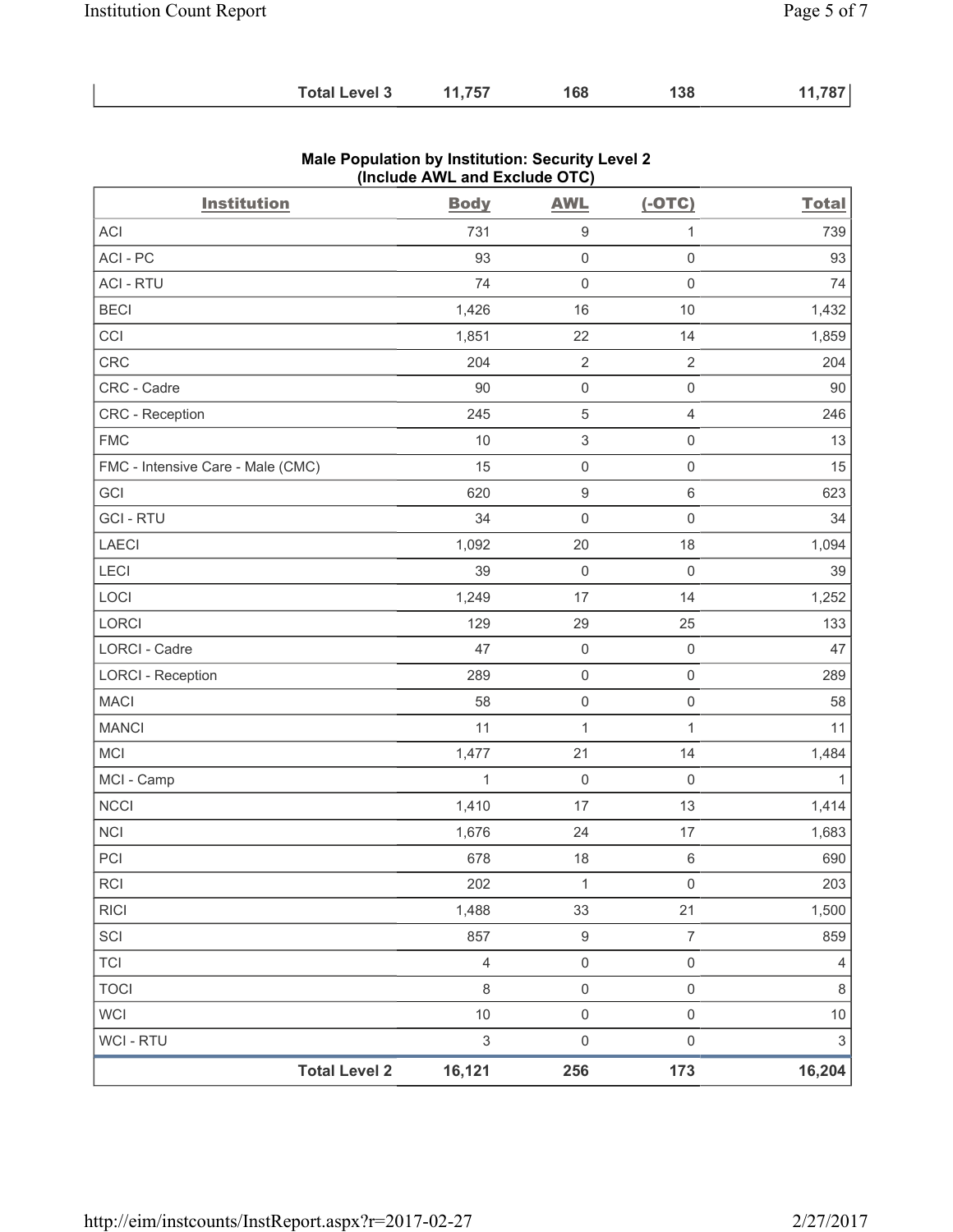| <b>Institution</b>                | <b>Body</b>    | <b>AWL</b>          | $(-OTC)$            | <b>Total</b> |
|-----------------------------------|----------------|---------------------|---------------------|--------------|
| <b>ACI</b>                        | 690            | $\boldsymbol{9}$    | 1                   | 698          |
| ACI - PC                          | $\overline{2}$ | $\mathsf 0$         | $\mathsf{O}\xspace$ | $\sqrt{2}$   |
| <b>ACI - RTU</b>                  | 30             | $\mathsf{O}\xspace$ | $\mathsf{O}\xspace$ | 30           |
| <b>BECI</b>                       | 777            | 11                  | 5                   | 783          |
| <b>BECI - Camp</b>                | 488            | $\mathsf{O}\xspace$ | 0                   | 488          |
| CCI                               | 731            | $\boldsymbol{9}$    | 4                   | 736          |
| CRC                               | 97             | 3                   | $\sqrt{2}$          | 98           |
| CRC - Reception                   | 119            | $\overline{4}$      | $\,$ 3 $\,$         | 120          |
| <b>FMC</b>                        | 417            | $\sqrt{5}$          | $\sqrt{2}$          | 420          |
| FMC - Intensive Care - Male (CMC) | 22             | 0                   | $\mathsf{O}\xspace$ | 22           |
| GCI                               | 520            | 16                  | 5                   | 531          |
| GCI - Camp                        | 763            | $\sqrt{2}$          | $\mathbf{1}$        | 764          |
| <b>GCI - RTU</b>                  | 12             | $\mathsf{O}\xspace$ | $\mathsf{O}\xspace$ | 12           |
| LAECI                             | 659            | $\overline{4}$      | $\overline{2}$      | 661          |
| <b>LECI</b>                       | 11             | 1                   | $\mathbf{1}$        | 11           |
| LECI - Camp                       | 179            | $\mathbf 0$         | $\mathsf 0$         | 179          |
| LOCI                              | 1,014          | $\overline{4}$      | $\mathbf{1}$        | 1,017        |
| LORCI                             | 43             | $\,6\,$             | 5                   | 44           |
| <b>LORCI - Cadre</b>              | $9$            | $\mathsf{O}\xspace$ | $\mathsf{O}\xspace$ | $9\,$        |
| <b>LORCI - Reception</b>          | 134            | $\mathsf{O}\xspace$ | $\mathsf{O}\xspace$ | 134          |
| MACI - Minimum                    | 1,281          | $\,8\,$             | 4                   | 1,285        |
| <b>MANCI</b>                      | 23             | $\,8\,$             | $\sqrt{2}$          | 29           |
| MANCI - Camp                      | 407            | $\mathbf 0$         | $\mathsf{O}\xspace$ | 407          |
| MCI                               | 496            | 16                  | $\,6\,$             | 506          |
| MCI - Camp                        | 315            | $\mathsf{O}\xspace$ | 0                   | 315          |
| <b>NCCI</b>                       | 1,003          | 13                  | 6                   | 1,010        |
| NCCI - Camp                       | 459            | $\mathsf{O}\xspace$ | $\mathsf 0$         | 459          |
| <b>NCI</b>                        | 766            | $\,6\,$             | $\overline{4}$      | 768          |
| <b>OSP</b>                        | $\,6$          | $\mathbf 1$         | $\mathbf{1}$        | $\,6\,$      |
| OSP - Camp                        | 123            | $\mathbf 1$         | $\mathsf{O}\xspace$ | 124          |
| PCI                               | 1,325          | 33                  | 13                  | 1,345        |
| <b>RICI</b>                       | 1,066          | 14                  | $\overline{7}$      | 1,073        |
| SCI                               | 1,184          | 11                  | $\overline{2}$      | 1,193        |
| <b>TCI</b>                        | 35             | $\,8\,$             | $\overline{4}$      | 39           |
| TCI - Camp                        | 434            | $\mathsf{O}\xspace$ | $\mathsf{O}\xspace$ | 434          |
| <b>TOCI</b>                       | 141            | $\overline{2}$      | $\mathbf{1}$        | 142          |
| <b>Total Level 1</b>              | 15,781         | 195                 | 82                  | 15,894       |

**Male Population by Institution: Security Level 1 (Include AWL and Exclude OTC)**